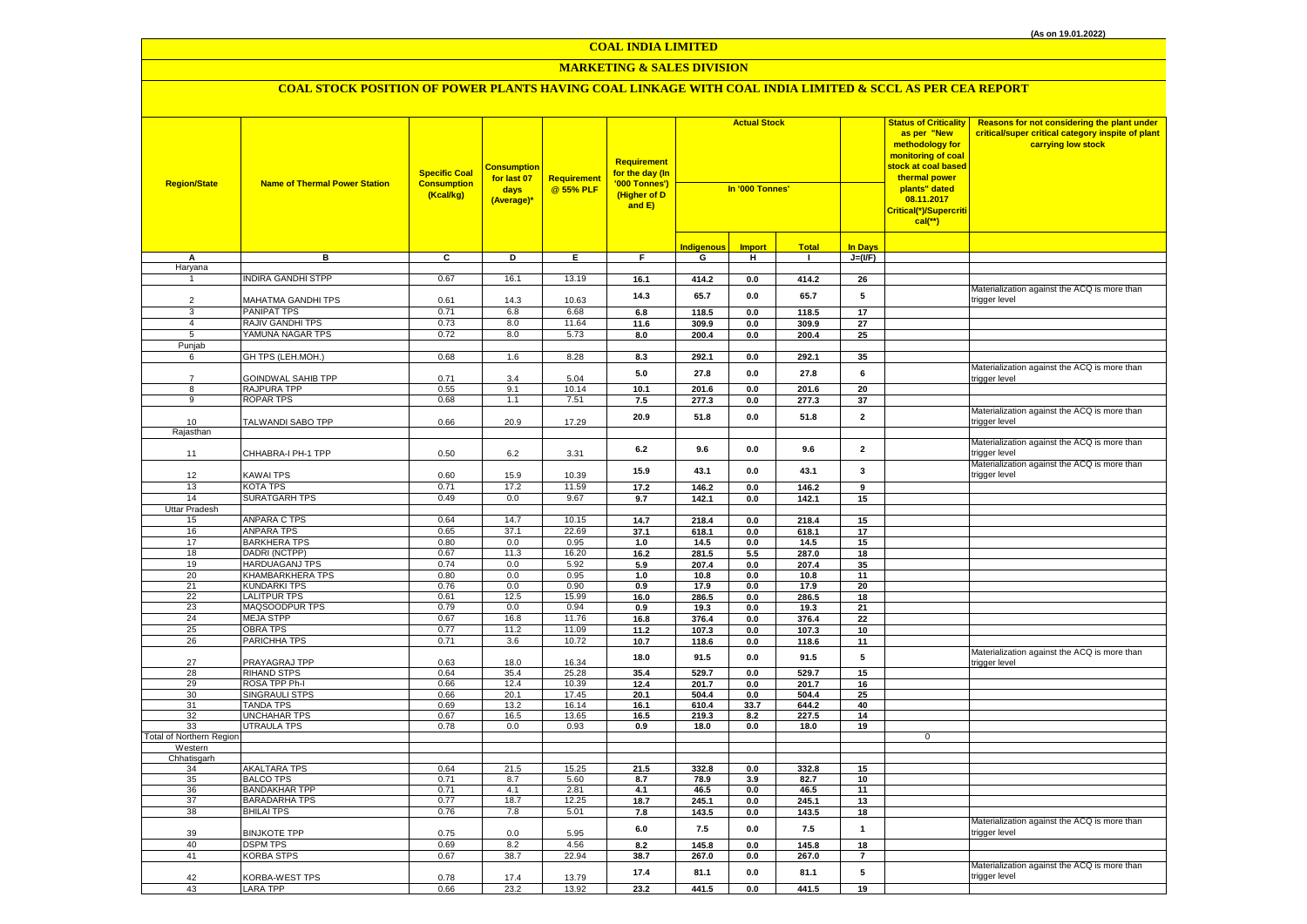#### **MARKETING & SALES DIVISION**

| <b>Region/State</b>            | <b>Name of Thermal Power Station</b>           | <b>Specific Coal</b><br><b>Consumption</b><br>(Kcal/kg) | <b>Consumption</b><br>for last 07<br>days<br>(Average)* | Requirement<br>@ 55% PLF | Requirement<br>f <mark>or the day (In</mark><br>'000 Tonnes')<br>(Higher of D<br>and E) | <b>Actual Stock</b><br>In '000 Tonnes' |               |                |                         | <b>Status of Criticality</b><br>as per "New<br>methodology for<br>monitoring of coal<br>stock at coal based<br>thermal power<br>plants" dated<br>08.11.2017<br>Critical(*)/Supercriti<br>$cal$ (**) | Reasons for not considering the plant under<br>critical/super critical category inspite of plant<br>carrying low stock |
|--------------------------------|------------------------------------------------|---------------------------------------------------------|---------------------------------------------------------|--------------------------|-----------------------------------------------------------------------------------------|----------------------------------------|---------------|----------------|-------------------------|-----------------------------------------------------------------------------------------------------------------------------------------------------------------------------------------------------|------------------------------------------------------------------------------------------------------------------------|
|                                |                                                |                                                         |                                                         |                          |                                                                                         | <b>Indigenous</b>                      | <b>Import</b> | <b>Total</b>   | <b>In Days</b>          |                                                                                                                                                                                                     |                                                                                                                        |
| А                              | в                                              | $\overline{c}$                                          | Þ                                                       | E                        | $\overline{F}$                                                                          | G                                      | н             | $\blacksquare$ | $J=(VF)$                |                                                                                                                                                                                                     |                                                                                                                        |
| 44                             | <b>NAWAPARA TPP</b>                            | 0.79                                                    | 0.0                                                     | 6.28                     | 6.3                                                                                     | 23.2                                   | 0.0           | 23.2           | $\overline{\mathbf{4}}$ |                                                                                                                                                                                                     | Materialization against the ACQ is more than<br>rigger level                                                           |
| 45                             | PATHADI TPP                                    | 0.65                                                    | 9.3                                                     | 5.18                     | 9.3                                                                                     | 136.6                                  | 0.0           | 136.6          | 15                      |                                                                                                                                                                                                     |                                                                                                                        |
| 46                             | <b>SIPAT STPS</b>                              | 0.68                                                    | 35.2                                                    | 26.62                    | 35.2                                                                                    | 566.6                                  | 0.3           | 566.9          | 16                      |                                                                                                                                                                                                     |                                                                                                                        |
| 47                             | <b>TAMNAR TPP</b>                              | 0.84                                                    | 21.8                                                    | $26.\overline{52}$       | 26.5                                                                                    | 255.8                                  | 0.0           | 255.8          | 10 <sup>1</sup>         |                                                                                                                                                                                                     |                                                                                                                        |
| 48<br>Gujarat                  | UCHPINDA TPP                                   | 0.75                                                    | 21.9                                                    | 14.22                    | 21.9                                                                                    | 36.6                                   | 0.0           | 36.6           | $\overline{2}$          |                                                                                                                                                                                                     | Materialization against the ACQ is more than<br>trigger level                                                          |
| 49                             | <b>GANDHI NAGAR TPS</b>                        | 0.69                                                    | 7.3                                                     | 5.71                     | 7.3                                                                                     | 84.4                                   | 0.0           | 84.4           | 12                      |                                                                                                                                                                                                     |                                                                                                                        |
| 50                             | SABARMATI (D-F STATIONS)                       | 0.57                                                    | 4.0                                                     | 2.74                     | 4.0                                                                                     | 11.2                                   | 86.0          | 97.2           | 8                       |                                                                                                                                                                                                     | Materialization against the ACQ is more than<br>trigger level                                                          |
| 51                             | UKAI TPS                                       | 0.67                                                    | 9.5                                                     | 9.85                     | 9.8                                                                                     | 80.7                                   | 0.0           | 80.7           | 8                       |                                                                                                                                                                                                     | Materialization against the ACQ is more than<br>rigger level:                                                          |
| 52                             | <b>WANAKBORI TPS</b>                           | 0.67                                                    | 21.8                                                    | 20.22                    | 21.8                                                                                    | 40.4                                   | 0.0           | 40.4           | $\overline{\mathbf{2}}$ |                                                                                                                                                                                                     | Materialization against the ACQ is more than<br>trigger level                                                          |
| Madhya Pradesh                 |                                                |                                                         |                                                         |                          |                                                                                         |                                        |               |                |                         |                                                                                                                                                                                                     |                                                                                                                        |
| 53                             | <b>AMARKANTAK EXT TPS</b>                      | 0.65                                                    | 3.1                                                     | 1.80                     | 3.1                                                                                     | 15.5                                   | 0.0           | 15.5           | 5                       |                                                                                                                                                                                                     |                                                                                                                        |
| 54                             | <b>ANUPPUR TPP</b>                             | 0.65                                                    | 15.0                                                    | 10.31                    | 15.0                                                                                    | 243.0                                  | 0.0           | 243.0          | 16                      |                                                                                                                                                                                                     |                                                                                                                        |
| 55                             | <b>BINA TPS</b>                                | 0.74                                                    | 3.4                                                     | 4.88                     | 4.9                                                                                     | 54.4                                   | 0.0           | 54.4           | 11                      |                                                                                                                                                                                                     |                                                                                                                        |
| 56                             | <b>GADARWARA TPP</b>                           | 0.66                                                    | 11.4                                                    | 13.93                    | 13.9                                                                                    | 288.9                                  | 34.6          | 323.5          | 23                      |                                                                                                                                                                                                     |                                                                                                                        |
| 57                             | <b>KHARGONE STPP</b>                           | 0.60                                                    | 13.4                                                    | 10.45                    | 13.4                                                                                    | 146.9                                  | 0.0           | 146.9          | 11                      |                                                                                                                                                                                                     |                                                                                                                        |
| 58<br>59                       | <b>SANJAY GANDHI TPS</b><br><b>SATPURA TPS</b> | 0.82                                                    | 13.9                                                    | 14.57                    | 14.6                                                                                    | 93.5                                   | 0.0           | 93.5           | 6                       |                                                                                                                                                                                                     | Non payment of dues<br>Non Payment of Dues                                                                             |
| 60                             | <b>SEIONI TPP</b>                              | 0.67<br>0.64                                            | 4.8<br>7.0                                              | 11.79<br>5.06            | 11.8                                                                                    | 59.7<br>180.5                          | 0.0<br>0.0    | 59.7<br>180.5  | $\overline{5}$          |                                                                                                                                                                                                     |                                                                                                                        |
| 61                             | SHREE SINGAJI TPP                              | 0.71                                                    | 24.5                                                    | 23.50                    | 7.0<br>24.5                                                                             | 207.5                                  | 0.0           | 207.5          | 26<br>8                 |                                                                                                                                                                                                     | Non payment of dues                                                                                                    |
| 62                             | <b>VINDHYACHAL STPS</b>                        | 0.69                                                    | 61.6                                                    | 43.60                    | 61.6                                                                                    | 1215.6                                 | $0.0\,$       | 1215.6         | 20                      |                                                                                                                                                                                                     |                                                                                                                        |
| Maharashtra                    |                                                |                                                         |                                                         |                          |                                                                                         |                                        |               |                |                         |                                                                                                                                                                                                     |                                                                                                                        |
| 63                             | <b>AMRAVATI TPS</b>                            | 0.62                                                    | 17.2                                                    | 11.07                    | 17.2                                                                                    | 32.4                                   | 0.0           | 32.4           | $\overline{\mathbf{2}}$ |                                                                                                                                                                                                     | Materialization against the ACQ is more than<br>rigger level:                                                          |
| 64                             | <b>BHUSAWAL TPS</b>                            | 0.72                                                    | 11.1                                                    | 11.44                    | 11.4                                                                                    | 35.1                                   | $0.0\,$       | 35.1           | 3                       |                                                                                                                                                                                                     | Non payment of dues                                                                                                    |
| 65                             | <b>BUTIBORI TPP</b>                            | 0.67                                                    | 0.0                                                     | 5.31                     | 5.3                                                                                     | 59.7                                   | 0.0           | 59.7           | 11                      |                                                                                                                                                                                                     |                                                                                                                        |
| 66                             | CHANDRAPUR (MAHARASHTRA) STPS                  | 0.78                                                    | 33.5                                                    | 30.17                    | 33.5                                                                                    | 53.7                                   | 0.0           | 53.7           | $\overline{2}$          |                                                                                                                                                                                                     | Non payment of dues                                                                                                    |
| 67                             | DAHANU TPS                                     | 0.62                                                    | 5.4                                                     | 4.09                     | 5.4                                                                                     | 6.3                                    | 0.0           | 6.3            | $\mathbf{1}$            |                                                                                                                                                                                                     | Materialization against the ACQ is more than<br>trigger level                                                          |
| 68                             | DHARIWAL TPP                                   | 0.67                                                    | 6.6                                                     | 5.34                     | 6.6                                                                                     | 33.7                                   | 0.0           | 33.7           | 5                       |                                                                                                                                                                                                     | Materialization against the ACQ is more than<br>trigger level                                                          |
| 69                             | <b>GMR WARORA TPS</b>                          | 0.67                                                    | 8.4                                                     | 5.29                     | 8.4                                                                                     | 0.8                                    | 0.0           | 0.8            | $\mathbf 0$             |                                                                                                                                                                                                     | Materialization against the ACQ is more than<br>trigger level                                                          |
| 70                             | <b>KHAPARKHEDA TPS</b>                         | 0.89                                                    | 14.5                                                    | 15.72                    | 15.7                                                                                    | 254.6                                  | 0.0           | 254.6          | 16                      |                                                                                                                                                                                                     |                                                                                                                        |
| 71                             | <b>KORADI TPS</b>                              | 0.76                                                    | 30.6                                                    | 22.08                    | 30.6                                                                                    | 225.5                                  | $0.0\,$       | 225.5          | $\overline{7}$          |                                                                                                                                                                                                     |                                                                                                                        |
| 72                             | <b>MAUDA TPS</b>                               | 0.70                                                    | 25.5                                                    | 21.29                    | 25.5                                                                                    | 574.9                                  | 22.4          | 597.3          | 23                      |                                                                                                                                                                                                     |                                                                                                                        |
| 73<br>74                       | <b>NASIK TPS</b><br><b>PARAS TPS</b>           | 0.81<br>0.74                                            | 5.2<br>6.0                                              | 6.72<br>4.90             | 6.7                                                                                     | 7.7                                    | 0.0           | 7.7            | $\mathbf 1$             |                                                                                                                                                                                                     | Non payment of dues<br>Non payment of dues                                                                             |
| 75                             | <b>PARLITPS</b>                                | 0.67                                                    | 8.3                                                     | 6.65                     | 6.0<br>8.3                                                                              | 15.5<br>27.6                           | 0.0<br>0.0    | 15.5<br>27.6   | 3<br>3                  |                                                                                                                                                                                                     | Non payment of dues                                                                                                    |
| 76                             | <b>SOLAPUR STPS</b>                            | 0.56                                                    | 2.5                                                     | 9.73                     | 9.7                                                                                     | 168.4                                  | 21.2          | 189.6          | 19                      |                                                                                                                                                                                                     |                                                                                                                        |
| 77                             | <b>TIRORA TPS</b>                              | 0.66                                                    | 45.1                                                    | 28.73                    | 45.1                                                                                    | 262.1                                  | 0.0           | 262.1          | 6                       |                                                                                                                                                                                                     |                                                                                                                        |
| 78                             | WARDHA WARORA TPP                              | 0.66                                                    | 4.0                                                     | 4.71                     | 4.7                                                                                     | 70.3                                   | 0.0           | 70.3           | 15                      |                                                                                                                                                                                                     |                                                                                                                        |
| <b>Total of Western Region</b> |                                                |                                                         |                                                         |                          |                                                                                         |                                        |               |                |                         | $\mathbf 0$                                                                                                                                                                                         |                                                                                                                        |
| Southern                       |                                                |                                                         |                                                         |                          |                                                                                         |                                        |               |                |                         |                                                                                                                                                                                                     |                                                                                                                        |
| Andhra Pradesh                 |                                                |                                                         |                                                         |                          |                                                                                         |                                        |               |                |                         |                                                                                                                                                                                                     |                                                                                                                        |
| 79                             | DAMODARAM SANJEEVAIAH TPS                      | 0.66                                                    | 15.3                                                    | 13.85                    | 15.3                                                                                    | 107.7                                  | 0.0           | 107.7          | $\overline{7}$          |                                                                                                                                                                                                     | Materialization against the ACQ is more than<br>trigger level                                                          |
| 80                             | Dr. N.TATA RAO TPS                             | 0.77                                                    | 23.9                                                    | 17.90                    | 23.9                                                                                    | 174.8                                  | 0.0           | 174.8          | $\overline{7}$          |                                                                                                                                                                                                     |                                                                                                                        |
| 81                             | PAINAMPURAM TPP                                | 0.59                                                    | 16.7                                                    | 10.21                    | 16.7                                                                                    | 35.6                                   | 110.4         | 146.0          | 9                       |                                                                                                                                                                                                     | Materialization against the ACQ is more than<br>rigger level                                                           |
| 82                             | RAYALASEEMA TPS                                | 0.76                                                    | 12.6                                                    | 16.60                    | 16.6                                                                                    | 28.6                                   | 0.0           | 28.6           | $\mathbf 2$             |                                                                                                                                                                                                     | Materialization against the ACQ is more than<br>trigger level                                                          |
| 83                             | <b>SIMHADRI</b>                                | 0.78                                                    | 27.2                                                    | 20.54                    | 27.2                                                                                    | 299.4                                  | 0.0           | 299.4          | 11                      |                                                                                                                                                                                                     |                                                                                                                        |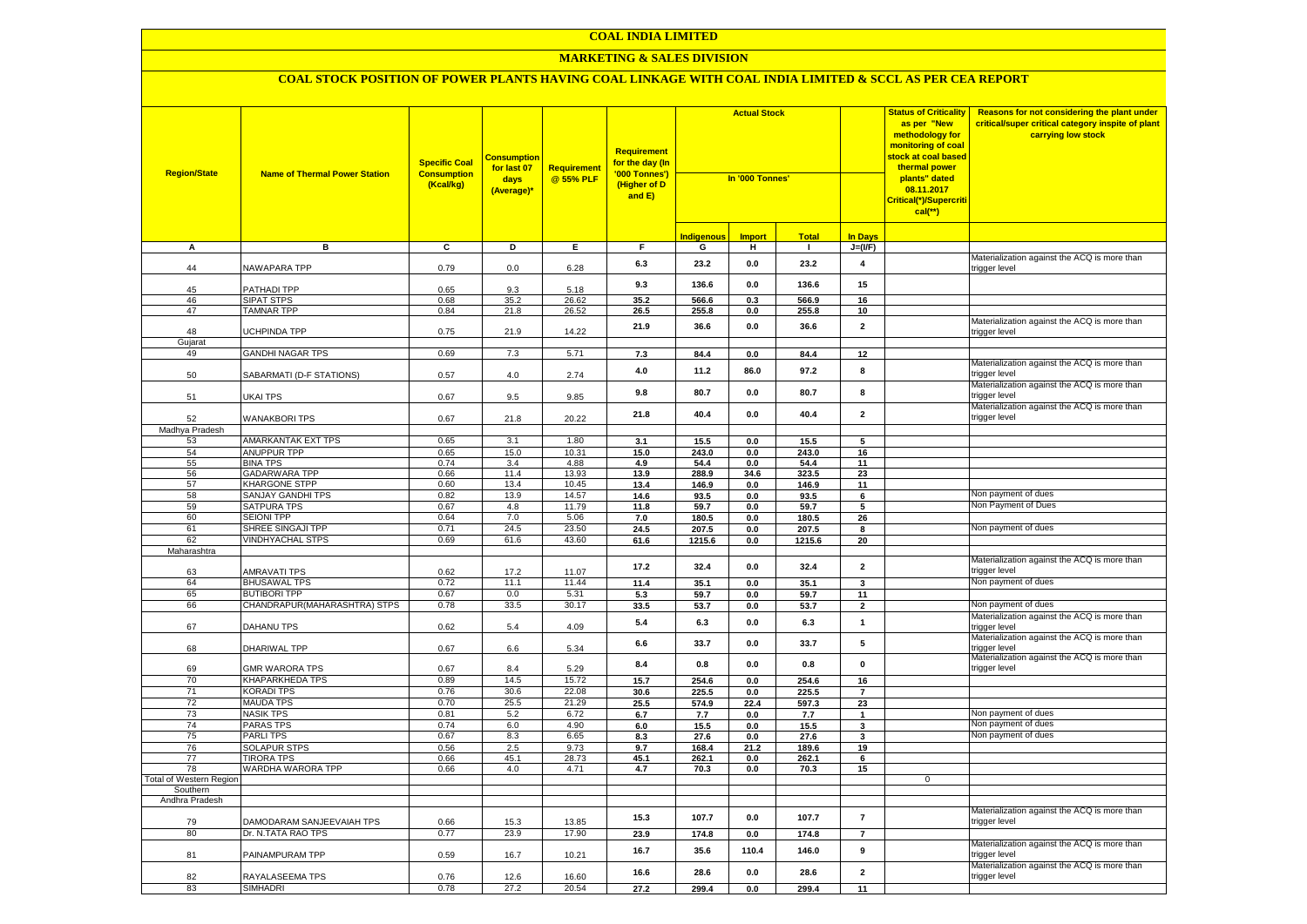#### **MARKETING & SALES DIVISION**

| <b>Region/State</b>             | <b>Name of Thermal Power Station</b>        | <b>Specific Coal</b><br><b>Consumption</b><br>(Kcal/kg) | <u>Consumptior</u><br>for last 07<br>days<br>(Average)* | Requirement<br>@ 55% PLF | <b>Requirement</b><br><mark>for the day (In</mark><br>'000 Tonnes')<br>(Higher of D<br>and E) |                   | <b>Actual Stock</b><br>In '000 Tonnes' |                |                |             | <b>Status of Criticality</b><br>as per "New<br>methodology for<br>monitoring of coal<br><mark>stock at coal based</mark><br>thermal power<br>plants" dated<br>08.11.2017<br>Critical(*)/Supercriti<br>$cal(**)$ | Reasons for not considering the plant under<br>critical/super critical category inspite of plant<br>carrying low stock |
|---------------------------------|---------------------------------------------|---------------------------------------------------------|---------------------------------------------------------|--------------------------|-----------------------------------------------------------------------------------------------|-------------------|----------------------------------------|----------------|----------------|-------------|-----------------------------------------------------------------------------------------------------------------------------------------------------------------------------------------------------------------|------------------------------------------------------------------------------------------------------------------------|
|                                 |                                             |                                                         |                                                         |                          |                                                                                               | <b>Indigenous</b> | <b>Import</b>                          | <b>Total</b>   | <b>In Days</b> |             |                                                                                                                                                                                                                 |                                                                                                                        |
| А                               | в                                           | c                                                       | Þ                                                       | Ε                        | F                                                                                             | G                 | Ŧ                                      | ℸ              | $J=(VF)$       |             |                                                                                                                                                                                                                 |                                                                                                                        |
| 84                              | <b>SGPL TPP</b>                             | 0.53                                                    | 8.2                                                     | 9.26                     | 9.3                                                                                           | 25.5              | 109.7                                  | 135.2          | 15             |             |                                                                                                                                                                                                                 |                                                                                                                        |
| 85                              | <b>VIZAG TPP</b>                            | 0.67                                                    | 0.0                                                     | 9.20                     | 9.2                                                                                           | 152.3             | 0.0                                    | 152.3          | 17             |             |                                                                                                                                                                                                                 |                                                                                                                        |
| Karnataka                       |                                             |                                                         |                                                         |                          |                                                                                               |                   |                                        |                |                |             |                                                                                                                                                                                                                 |                                                                                                                        |
| 86                              | <b>BELLARY TPS</b>                          | 0.63                                                    | 6.7                                                     | 14.23                    | 14.2                                                                                          | 18.7              | 0.0                                    | 18.7           | $\mathbf{1}$   |             | Materialization against the ACQ is more than<br>rigger level                                                                                                                                                    |                                                                                                                        |
| 87                              | KUDGI STPP                                  | 0.63                                                    | 15.9                                                    | 19.90                    | 19.9                                                                                          | 132.8             | 6.5                                    | 139.4          | $\overline{7}$ |             | Materialization against the ACQ is more than<br>trigger level                                                                                                                                                   |                                                                                                                        |
| 88                              | RAICHUR TPS                                 | 0.66                                                    | 21.7                                                    | 14.98                    | 21.7                                                                                          | 133.3             | 0.0                                    | 133.3          | 6              |             | Materialization against the ACQ is more than<br>rigger level                                                                                                                                                    |                                                                                                                        |
| 89                              | YERMARUS TPP                                | 0.62                                                    | 15.4                                                    | 13.09                    | 15.4                                                                                          | 20.8              | $0.0\,$                                | 20.8           | $\mathbf{1}$   |             | Materialization against the ACQ is more than<br>rigger level                                                                                                                                                    |                                                                                                                        |
| <b>Tamil Nadu</b>               |                                             |                                                         |                                                         |                          |                                                                                               |                   |                                        |                |                |             |                                                                                                                                                                                                                 |                                                                                                                        |
| 90                              | METTUR TPS                                  | 0.81                                                    | 14.5                                                    | 8.98                     | 14.5                                                                                          | 46.0              | 0.0                                    | 46.0           | $\mathbf{3}$   |             | Materialization against the ACQ is more than<br>trigger level                                                                                                                                                   |                                                                                                                        |
| 91                              | <b>METTUR TPS - II</b>                      | 0.78                                                    | 6.0                                                     | 6.16                     | 6.2                                                                                           | 58.6              | 0.0                                    | 58.6           | 10             |             |                                                                                                                                                                                                                 |                                                                                                                        |
| 92                              | NORTH CHENNAI TPS                           | 0.82                                                    | 19.3                                                    | 19.78                    | 19.8                                                                                          | 210.7             | $0.0\,$                                | 210.7          | 11             |             |                                                                                                                                                                                                                 |                                                                                                                        |
| 93                              | <b>TUTICORIN TPS</b>                        | 0.96                                                    | 11.0                                                    | 13.31                    | 13.3                                                                                          | 219.6             | 0.0                                    | 219.6          | 16             |             |                                                                                                                                                                                                                 |                                                                                                                        |
| 94                              | VALLUR TPP                                  | 0.72                                                    | 14.9                                                    | 14.26                    | 14.9                                                                                          | 95.7              | 0.0                                    | 95.7           | 6              |             | Materialization against the ACQ is more than<br>rigger level                                                                                                                                                    |                                                                                                                        |
| Telangana                       |                                             |                                                         |                                                         |                          |                                                                                               |                   |                                        |                |                |             |                                                                                                                                                                                                                 |                                                                                                                        |
|                                 |                                             |                                                         |                                                         |                          | 11.4                                                                                          | 60.0              | 0.0                                    | 60.0           | 5              |             | Materialization against the ACQ is more than                                                                                                                                                                    |                                                                                                                        |
| 95                              | <b>BHADRADRITPP</b>                         | 0.69                                                    | 11.4                                                    | 7.37                     |                                                                                               |                   |                                        |                |                |             | rigger level                                                                                                                                                                                                    |                                                                                                                        |
| 96                              | <b>KAKATIYA TPS</b>                         | 0.57                                                    | 12.4                                                    | 8.33                     | 12.4                                                                                          | 251.5             | 0.0                                    | 251.5          | 20             |             |                                                                                                                                                                                                                 |                                                                                                                        |
| 97                              | <b>KOTHAGUDEM TPS (NEW)</b>                 | 0.64                                                    | 7.3                                                     | 8.46                     | 8.5                                                                                           | 126.5             | 0.0                                    | 126.5          | 15             |             |                                                                                                                                                                                                                 |                                                                                                                        |
| 98<br>99                        | KOTHAGUDEM TPS (STAGE-7)<br>RAMAGUNDEM STPS | 0.50                                                    | 0.5<br>30.2                                             | 5.23                     | 5.2                                                                                           | 158.6<br>448.8    | $0.0\,$<br>$0.0\,$                     | 158.6<br>448.8 | 30             |             |                                                                                                                                                                                                                 |                                                                                                                        |
| 100                             | RAMAGUNDEM-B TPS                            | 0.62<br>0.77                                            | 0.3                                                     | 21.33<br>0.64            | 30.2<br>0.6                                                                                   | 13.6              | $0.0\,$                                | 13.6           | 15<br>21       |             |                                                                                                                                                                                                                 |                                                                                                                        |
| 101                             | <b>SINGARENI TPP</b>                        | 0.58                                                    | 16.1                                                    | 9.12                     | 16.1                                                                                          | 114.2             | 0.0                                    | 114.2          | $\overline{7}$ |             |                                                                                                                                                                                                                 |                                                                                                                        |
| <b>Total of Southern Region</b> |                                             |                                                         |                                                         |                          |                                                                                               |                   |                                        |                |                | $\mathbf 0$ |                                                                                                                                                                                                                 |                                                                                                                        |
| Eastern                         |                                             |                                                         |                                                         |                          |                                                                                               |                   |                                        |                |                |             |                                                                                                                                                                                                                 |                                                                                                                        |
| Bihar                           |                                             |                                                         |                                                         |                          |                                                                                               |                   |                                        |                |                |             |                                                                                                                                                                                                                 |                                                                                                                        |
| 102                             | <b>BARAUNI TPS</b>                          | 0.63                                                    | 6.0                                                     | 5.90                     | 6.0                                                                                           | 83.2              | 0.0                                    | 83.2           | 14             |             |                                                                                                                                                                                                                 |                                                                                                                        |
| 103                             | <b>BARHI</b>                                | 0.67                                                    | 6.8                                                     | 5.84                     | 6.8                                                                                           | 91.3              | 0.0                                    | 91.3           | 13             |             |                                                                                                                                                                                                                 |                                                                                                                        |
| 104                             | <b>BARH II</b>                              | 0.67                                                    | 13.7                                                    | 11.67                    | 13.7                                                                                          | 182.6             | 0.0                                    | 182.6          | 13             |             | Materialization against the ACQ is more than                                                                                                                                                                    |                                                                                                                        |
| 105                             | KAHALGAON TPS                               | 0.80                                                    | 31.6                                                    | 24.62                    | 31.6                                                                                          | 109.1             | 0.0                                    | 109.1          | 3              |             | trigger level                                                                                                                                                                                                   |                                                                                                                        |
| 106                             | MUZAFFARPUR TPS                             | 0.77                                                    | 4.8                                                     | 6.18                     | $\bf 6.2$                                                                                     | 44.5              | 0.0                                    | 44.5           | $\overline{7}$ |             | Materialization against the ACQ is more than<br>trigger level                                                                                                                                                   |                                                                                                                        |
| 107                             | <b>NABINAGAR STPP</b>                       | 0.58                                                    | 10.8                                                    | 10.14                    | 10.8                                                                                          | 313.4             | $\mathbf{0.0}$                         | 313.4          | 29             |             |                                                                                                                                                                                                                 |                                                                                                                        |
| 108                             | NABINAGAR TPP                               | 0.69                                                    | 13.7                                                    | 9.06                     | 13.7                                                                                          | 48.3              | 0.0                                    | 48.3           | $\pmb{4}$      |             | Materialization against the ACQ is more than<br>rigger level                                                                                                                                                    |                                                                                                                        |
| Jharkhand                       |                                             |                                                         |                                                         |                          |                                                                                               |                   |                                        |                |                |             |                                                                                                                                                                                                                 |                                                                                                                        |
| 109                             | BOKARO TPS `A` EXP                          | 0.57                                                    | 5.3                                                     | 3.78                     | 5.3                                                                                           | 122.9             | 0.0                                    | 122.9          | 23             |             |                                                                                                                                                                                                                 |                                                                                                                        |
| 110<br>111                      | CHANDRAPURA(DVC) TPS<br><b>JOJOBERA TPS</b> | 0.61<br>0.69                                            | 7.3<br>2.8                                              | 4.06<br>2.18             | 7.3<br>2.8                                                                                    | 93.1<br>78.2      | 0.0<br>0.0                             | 93.1<br>78.2   | 13<br>28       |             |                                                                                                                                                                                                                 |                                                                                                                        |
| 112                             | KODARMA TPP                                 | 0.62                                                    | 9.6                                                     | 8.23                     | 9.6                                                                                           | 113.2             | 0.0                                    | 113.2          | 12             |             |                                                                                                                                                                                                                 |                                                                                                                        |
| 113                             | <b>MAHADEV PRASAD STPP</b>                  | 0.70                                                    | 7.3                                                     | 5.01                     | 7.3                                                                                           | $1.3$             | 0.0                                    | $1.3$          | $\pmb{0}$      |             | Materialization against the ACQ is more than<br>rigger level                                                                                                                                                    |                                                                                                                        |
| 114                             | MAITHON RB TPP                              | 0.64                                                    | 11.6                                                    | 8.89                     | 11.6                                                                                          | 215.6             | 0.0                                    | 215.6          | 19             |             |                                                                                                                                                                                                                 |                                                                                                                        |
| 115                             | <b>TENUGHAT TPS</b>                         | 0.75                                                    | 5.5                                                     | 4.16                     | 5.5                                                                                           | 10.2              | 0.0                                    | 10.2           | $\overline{2}$ |             | Non payment of dues                                                                                                                                                                                             |                                                                                                                        |
| Odisha                          |                                             |                                                         |                                                         |                          |                                                                                               |                   |                                        |                |                |             |                                                                                                                                                                                                                 |                                                                                                                        |
| 116                             | <b>DARLIPALI STPS</b>                       | 0.71                                                    | 23.8                                                    | 14.95                    | 23.8                                                                                          | 472.9             | 0.0                                    | 472.9          | 20             |             |                                                                                                                                                                                                                 |                                                                                                                        |
| 117                             | <b>DERANG TPP</b>                           | 0.70                                                    | 15.7                                                    | 11.10                    | 15.7                                                                                          | 806.3             | 0.0                                    | 806.3          | 51             |             |                                                                                                                                                                                                                 |                                                                                                                        |
| 118                             | <b>IB VALLEY TPS</b>                        | 0.83                                                    | 24.6                                                    | 19.16                    | 24.6                                                                                          | 383.8             | 0.0                                    | 383.8          | 16             |             |                                                                                                                                                                                                                 |                                                                                                                        |
| 119                             | KAMALANGA TPS                               | 0.72                                                    | 12.8                                                    | 10.02                    | 12.8                                                                                          | 58.1              | 0.0                                    | 58.1           | 5              |             | Materialization against the ACQ is more than<br>rigger level                                                                                                                                                    |                                                                                                                        |
| 120                             | <b>VEDANTA TPP</b>                          | 0.76                                                    | 1.6                                                     | 6.02                     | 6.0                                                                                           | 0.0               | 0.0                                    | 0.0            | $\mathbf{0}$   |             | Materialization against the ACQ is more than<br>trigger level                                                                                                                                                   |                                                                                                                        |
| 121                             | <b>TALCHER STPS</b>                         | 0.79                                                    | 39.8                                                    | 31.43                    | 39.8                                                                                          | 779.8             | 13.4                                   | 793.3          | 20             |             |                                                                                                                                                                                                                 |                                                                                                                        |